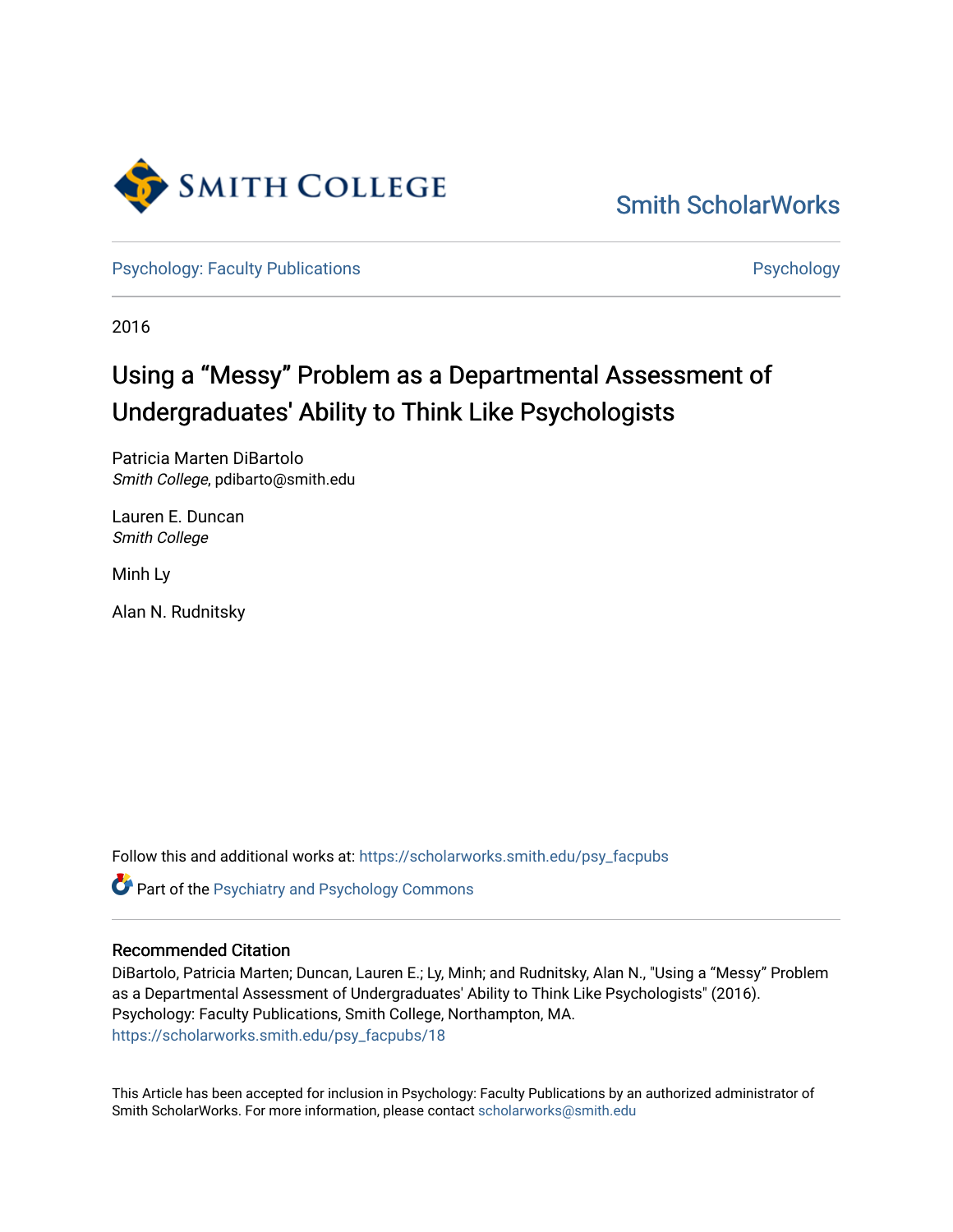# **Using a 'Messy' Problem as a Departmental Assessment of Undergraduates' Ability to Think Like Psychologists**

*Abstract: This paper presents a case study of faculty in a psychology department whose shared questions about pedagogy and learning informed a data-driven curricular review and revision using an open-ended assessment that privileged deep learning. This paper describes the development of this assessment and how its results across the arc of the major*  led to a revision of the department's curriculum, including the creation of new courses that *focused on developing students' abilities to 'think like psychologists.' The study indicates that faculty intuitions of potential problems in student learning can be successfully assessed and then addressed through curricular changes.*

*Keywords: assessment; deep learning; psychology; interpretive knowledge*

Teachers want their students to learn in ways that are meaningful, useful, and lasting. Terms like deep learning, adaptive problem solving, self-regulated learning, critical thinking, and 21<sup>st</sup> century skills are all descriptive of the important qualities characterizing this kind of learning (Sawyer, 2014). In academic disciplines, a closely related learning goal is expressed as being able to think like an expert (e.g., mathematician, anthropologist, historian, engineer, biologist). The hallmark of this kind of thinking is its reliance on disciplinary frameworks for understanding so that students can work on the solution of novel, ill-defined problems.

Each discipline defines its foundational courses based on the critical body of knowledge upon which advanced study is based. In psychology, an essential foundation in psychology requires study of the systematic empiricism of the discipline, with a scientific methods course as one essential feature (American Psychological Association, 2013; Dunn, McCarthy, Baker, Halonen, & Hill, 2007). In order to think like psychologists, students have to understand where psychological knowledge comes from, what counts as 'knowing,' and how knowledge is appropriately generalized and applied. Acquiring this core knowledge is the fundamental reason for studying research methods. Teaching in ways that help students progress toward long-range mastery of this material is challenging.

This paper presents a case study of faculty in the psychology department of a small liberal arts institution, whose shared questions about pedagogy and student learning helped to inform a data-driven review and revision of the curriculum. The work reported here grows out of questions of understanding articulated by faculty who teach the research methods course. What we describe are the open stages of design research (Collins, Joseph & Bielaczyc, 2004) in which we used a theoretical framework from the learning sciences to engage in an evidence-based direct assessment of student learning.

Our research emerged from a year-long series of sustained conversations within and beyond the methods instructors' group about how best to teach our students so they would learn deeply within the context of the department's required foundational methods course. In these conversations, faculty instructors of the course articulated a shared concern: students in advanced courses within the major often evidenced limited transfer of the important ideas and skills of research methods, despite evidence that most students generally did well in our required methods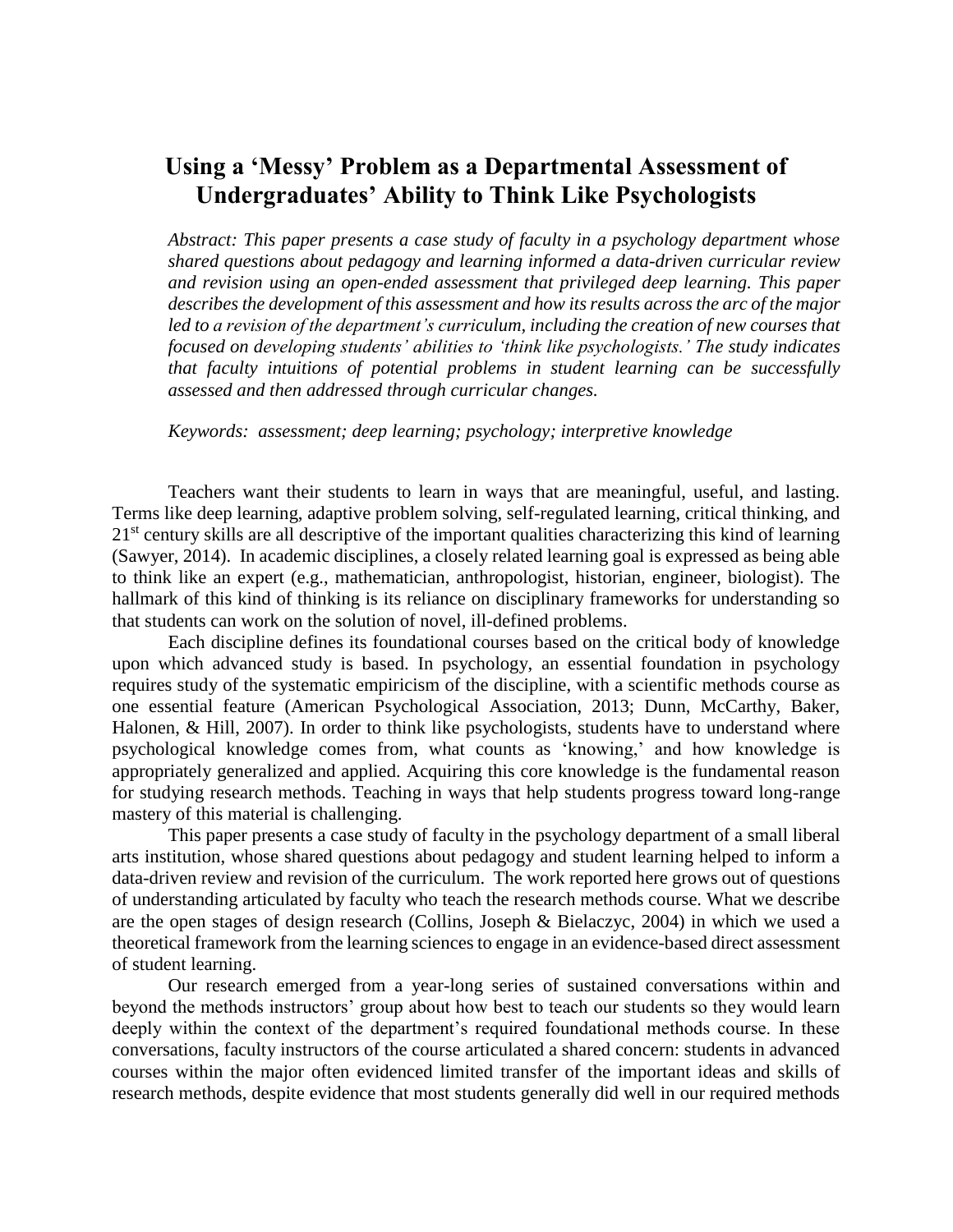course (cf. *citation deleted for the purposes of blind review*). Faculty agreed that any proposed changes in instruction designed to address this problem would need to be informed by a better understanding about what students were (and were not) learning and retaining after the course ended. Over a year, a working group of methods faculty developed an assessment designed to shed some light on students' ability to think like psychologists. These discussions dovetailed with a set of broader psychology faculty conversations related to a college-mandated departmental review.

Ultimately, and consistent with the intent of design research (Collins et al., 2004), these efforts were focused on actions that the faculty could take to adjust both curriculum and pedagogies to improve student transfer of methods knowledge. In the subsequent sections of this paper, we explain the major ideas about learning and transfer that influenced our thinking about assessment; we describe the assessment task presented to students and explain how it was scored; we present findings on students and their learning; and we conclude by describing the curricular and pedagogical impacts of the findings.

#### **Theoretical Grounding of the Assessment**

Being able to think like an expert, in this case a psychologist, is a complex learning goal that is more than a collection of discrete skills (Bransford, Brown, & Cocking, 2000). Undergraduate psychology students, especially after completing a research methods course, seem well able to answer closed-ended questions about (for example) statistical significance, the inferences one can validly draw from different research designs, and the importance of construct operationalization in the interpretation of research results. Thinking like a psychologist involves applying these ideas flexibly where the weight or even applicability of any particular idea is a matter of context. Assessing this kind of student learning needs to take these complexities into account.

Traditional assessments of student learning typically ask students to recall and apply facts and concepts within contexts similar to the classroom. Rarely are testing contexts markedly different from the learning context in order to measure transfer of learning. Common forms of assessment are often close-ended tests (multiple choice, short answer) that are time limited and constrained by format in the type of learning they value. Bransford and colleagues (Bransford & Schwartz, 1999; Schwartz, Bransford, & Sears, 2005), building on the work of Broudy (1977), saw these types of assessments as measuring replicative and applicative uses of knowledge. Replicative knowledge, 'knowing that,' is operationalized on tests as memory-based, recall type questions. Tests of applicative knowledge, 'knowing how,' ask students to use what they know. Students might, for example, be asked to identify examples of a phenomenon or solve problems that call for a known formula in a different context. College students tend to be very strategic learners when preparing for assessments of replicative and applicative knowledge. They may perform well at the time of testing but tend to forget replicative knowledge and not be able to sustain or expand transfer of applicative knowledge to novel situations.

Broudy (1977) described a third type of knowledge, interpretive knowledge or 'knowing with.' Schwartz et al. (2005), explaining the importance of interpretive knowledge, noted that 'for many new situations, people do not have sufficient memories, schemas or procedures to solve a problem, but they do have interpretations that shape how they begin to make sense of the situation.' (p.9) There is considerable evidence that how one defines or frames problems has major effects on subsequent thinking (e.g. Bassok & Holyoak, 1989; Bransford & Stein, 1993; Chi, Feltovich &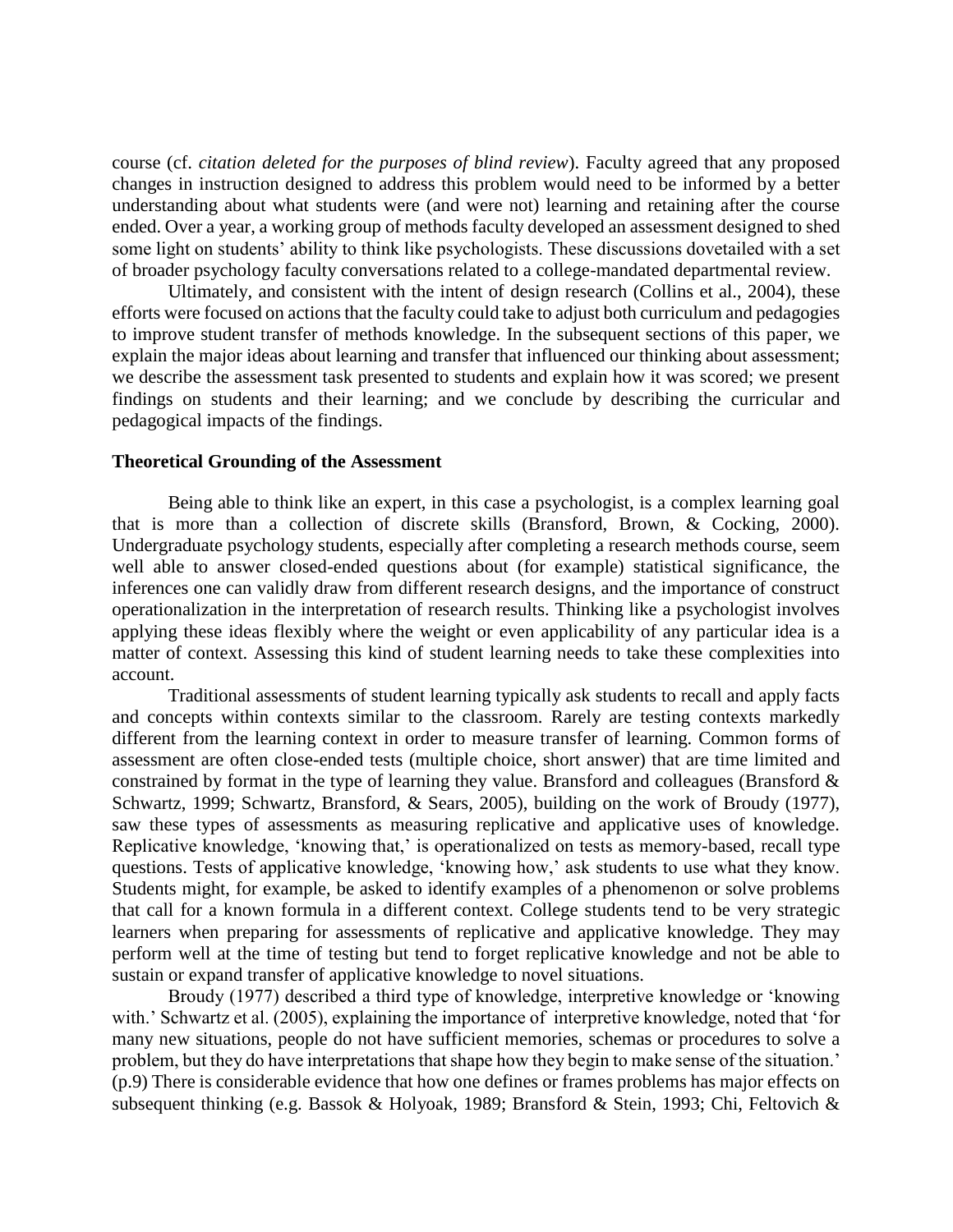Glaser, 1981; De Groot, 1965; Gibson & Gibson, 1995; Greeno, Smith, & Moore, 1993; Marton & Booth, 1997; Schuyler, 2003).

Interpretive knowledge is at the heart of 'thinking like a psychologist' and yet is mostly overlooked by traditional assessments. Interpretive knowledge should allow students who have taken a methods course to move on in the psychology curriculum, approaching new problems with a set of skills that are needed to make sense of messy problems the way a fully trained psychologist would. The students may not be able to label all concepts with precise terminology (that would show replicative knowledge), but should be able to approach the problem knowing what the core issues are, how the problem should be framed, and what information is relevant to devising a solution. We set about determined to assess interpretive knowledge in our students.

#### **Scope of the Assessment**

We began asking: what is the best way to measure how well students transfer their knowledge from our introductory research methods course to more advanced and real-world contexts? Thinking like a psychologist means in part that one is a highly skilled consumer of research who can: think critically about behavior, brain, and mental processes; understand the relations among theories, observations, and conclusions; and weigh evidence in evaluating particular theories or approaches. Although most of our majors would not become research psychologists, we wanted them all to have the ability to interpret data and studies presented in ordinary contexts (e.g., newspapers). Psychologists and other educated citizens often need to engage in this process as they wrestle with important issues. When personal narratives or persuasive anecdotes trump scientific reasoning in real-world decision-making (Lilienfeld, Ammirati, & David; 2012), serious negative public policy and health outcomes can follow (cf. Gross, 2009).

We undertook a review of the scientific literature to understand how others in the field measured deep learning across a departmental curriculum. We found few options; extant measures focused on replicative or applicative, rather than interpretive, knowledge. One (cf. Dolinsky & Kelley, 2010) was the multiple choice Major Field Test in Psychology (taken by over 6,300 undergraduates across over 200 colleges/universities between September 2014 and June 2015; Educational Testing Service, 2015). Another was the Psychological Critical Thinking Exam (PCTE; Lawson, 1999), a short answer test that probes for students' application of specific critical thinking concepts (e.g., falsifiability) based on brief descriptions of research studies and their conclusions.

Even at this early stage, we discussed how the interpretive learning we most wanted to impart (and assess) was not captured by existing measures because they relied on sequestered problem-solving rather than the kinds of complex, critical, and integrative thinking that we hoped our students would bring into far transfer contexts outside the classroom. Discovering that 'we need new measures of transfer' (Schwartz et al., 2005; p. 13), we decided to create our own, one that would be open-ended and 'messy,' requiring students to reconcile their own preconceptions with contradictory data using discipline-based ideas.

Just as our faculty group began its work, the local media was giving a great deal of coverage to a contentious community issue. Namely, families of high school students were advocating for a later school start time citing its positive impacts on adolescent health and learning based on what they claimed was overwhelming scientific evidence. Yet, when faculty examined this evidence,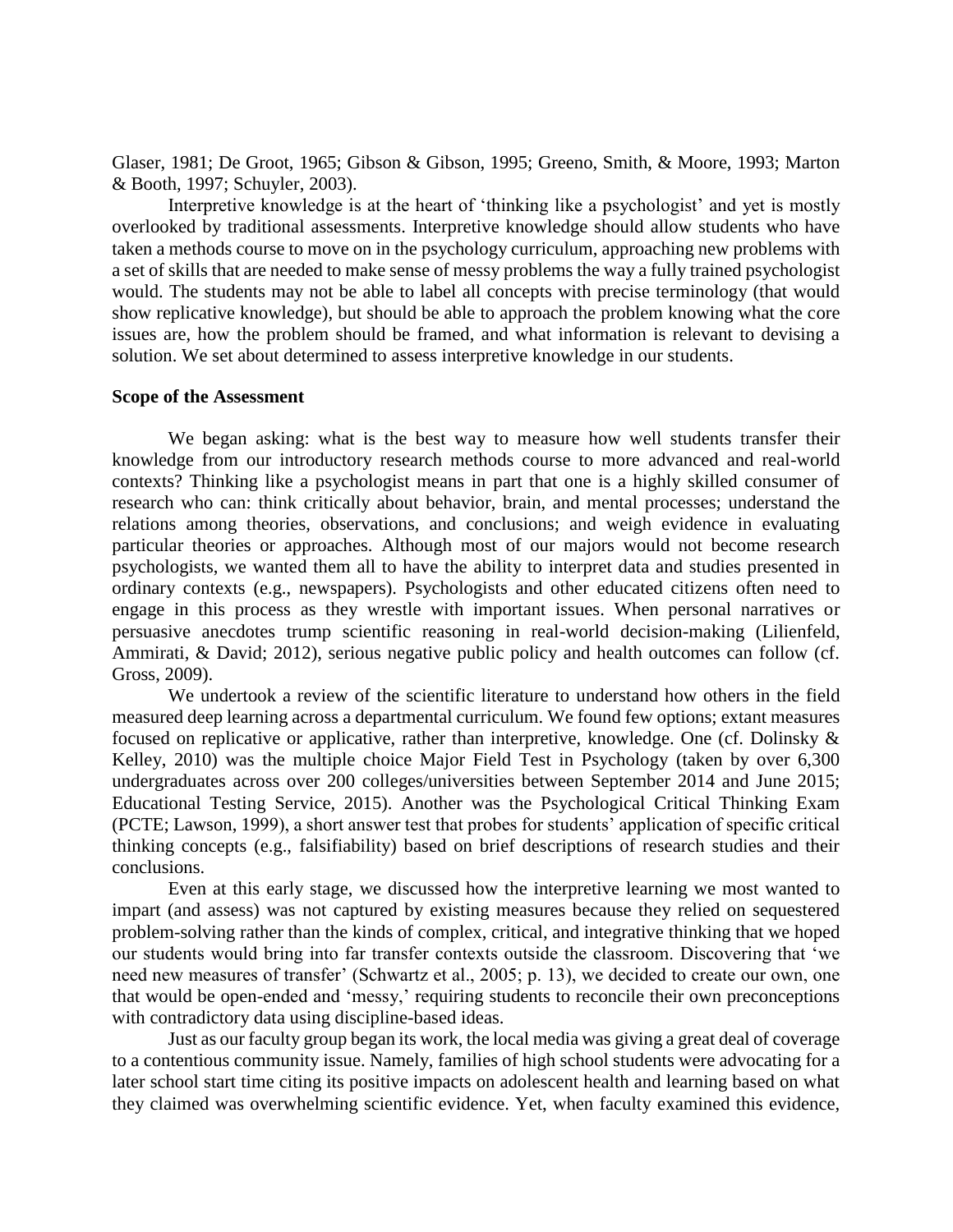we realized that much of the public discourse on the topic was not well-grounded in a nuanced interpretation of the studies based on scientific literacy and methods expertise. We saw school start time as a multifaceted issue that would be an engaging and relevant topic for our students and decided to place it at the center of our measure.

Based on information we provided to them, we developed an open-ended assessment demanding that students offer their best advice on whether the local high school should delay its school start time. In our assessment packet, we included a fact-based newspaper article about the topic as well as an op-ed against the delay from the same newspaper. We also included one-page synopses of two empirical scientific papers, one correlational and the other quasi-experimental, derived from real-life studies in the literature (cf. Owens, Belon, & Moss, 2010; Wahlstrom, 2002; Wolfson & Carskadon, 1998). Consistent with the conclusions of researchers in these actual peerreviewed published studies, we crafted the article synopses so that they overstated the strength of their data in support of delayed school time. We also modified some of the specific findings in order to provide ambiguous and contradictory evidence of the benefits of late school start, making the task a more complex undertaking.

We set out directions for the students on the very first page of the packet. They were told to imagine that they were serving as an intern working for a local psychologist, Dr. Post, who was a member of the local school committee. Because the other members of the committee expected Dr. Post to share her professional opinion on the topic at their next meeting and Dr. Post was too busy to do a careful reading of the resources she collected on the issue, she asked the student interns in her office to help. The packet instructed students to use a *scientific perspective* to examine the evidence that the resources in the packet provide about school start time, further noting:

Your job is to write an essay in which you state and explain your conclusions about the evidence, articulating its strengths and limitations. Be sure to include your best recommendation to Dr. Post about keeping versus delaying the school start time. Recall that Dr. Post is a trained psychologist who is familiar with scientific vocabulary within the discipline of psychology.

Involved faculty understood as we were crafting the assessment that it was a difficult task requiring students to sort through multiple sources, evaluate the quality of the varied knowledge claims in the packet, recognize contradictory evidence and the limits to 'expert' claims, and integrate their methods knowledge with the evidence and arguments in the packet in order to come to a well-informed conclusion. Indeed, the faculty in this department adopted these learning goals for the students in the major long before the start of this assessment project [\(http://www.smith.edu/ir/assessment/psychologymethods.php,](http://www.smith.edu/ir/assessment/psychologymethods.php) accessed September 11, 2015). Thus, we felt that our open-ended task provided just the kind of challenging but important assessment of critical scientific thinking we target for our students. In order to compare our students' ability to apply their methods knowledge using applicative versus interpretative assessments, we also included 8 multiple choice questions at the end of our packet that drew on the most central concepts we teach. These questions were intended to give us an indication of how students perform on more traditional measures of learning.

After a brief pilot, we administered our assessment to students at various stages of our major, ranging from students in their first psychology class to seniors in the major who were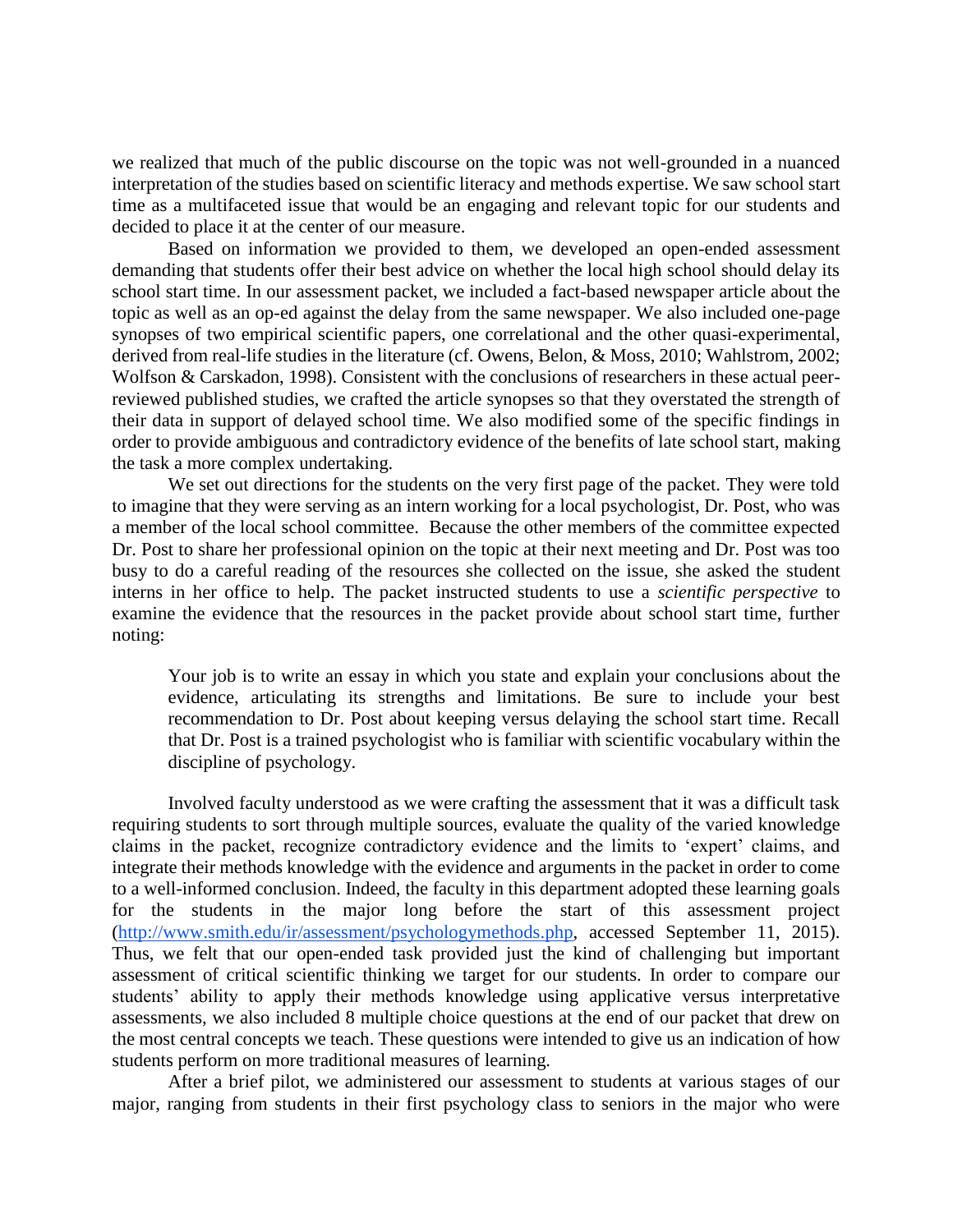nearing the end of their studies in the discipline. A small group of faculty invested a great deal of time discussing how best to quantify and evaluate the essay responses. Focused on our initial pilot essays as well as a small random sub-group of essays from students at all stages of their college careers, we read student essays and began to articulate our shared assumptions about what constituted evidence that students could use methods concepts interpretively.

Just as we crafted multiple choice questions focused upon important methods concepts, we decided upon a coding rubric that reflected our learning goals. We coded for methods knowledge as well as overall problem-solving and critical thinking skills using 16 codes (for a full list, see Table 1).

# Table 1

*Rubric items*

| Methods Knowledge                                                                                                                                                                                                                                                                                                |                                          | <b>Overall Problem-Solving</b>                                                                                                                                    |
|------------------------------------------------------------------------------------------------------------------------------------------------------------------------------------------------------------------------------------------------------------------------------------------------------------------|------------------------------------------|-------------------------------------------------------------------------------------------------------------------------------------------------------------------|
| Applied to a<br><b>Correlational Study</b>                                                                                                                                                                                                                                                                       | Applied to a<br>Quasi-Experimental Study |                                                                                                                                                                   |
| Operationalization/measurement<br>Interpretation of data provided in study table<br>Recognition of evidence contradictory to<br>$\bullet$<br>researchers' claims<br>Strengths and limitations of the chosen research<br>$\bullet$<br>design<br>Statistical conclusion validity<br>$\bullet$<br>External validity |                                          | Formulation of problem<br>Evidence used to make<br>$\bullet$<br>final recommendation<br>$\bullet$ Final recommendation<br>Overall quality of writing<br>$\bullet$ |

The rubric scoring scale was based on that developed for the AAC&U's Value rubric [\(www.aacu.org/value/rubrics,](http://citwww.aacu.org/value/rubrics) accessed September 8, 2015). Each item was scored on a 1 (poor), 2 (mixed) to 3 (good) scale, resulting in scores ranging from 16 to 48. Table 2 provides an exemplar rubric item from our assessment. Three coders met weekly until they were able to establish adequate inter-rater reliability. With a workable rubric, we were ready to code and assess student responses to the open-ended task.

Table 2

*Exemplar rubric item from the correlational study*

|--|--|--|--|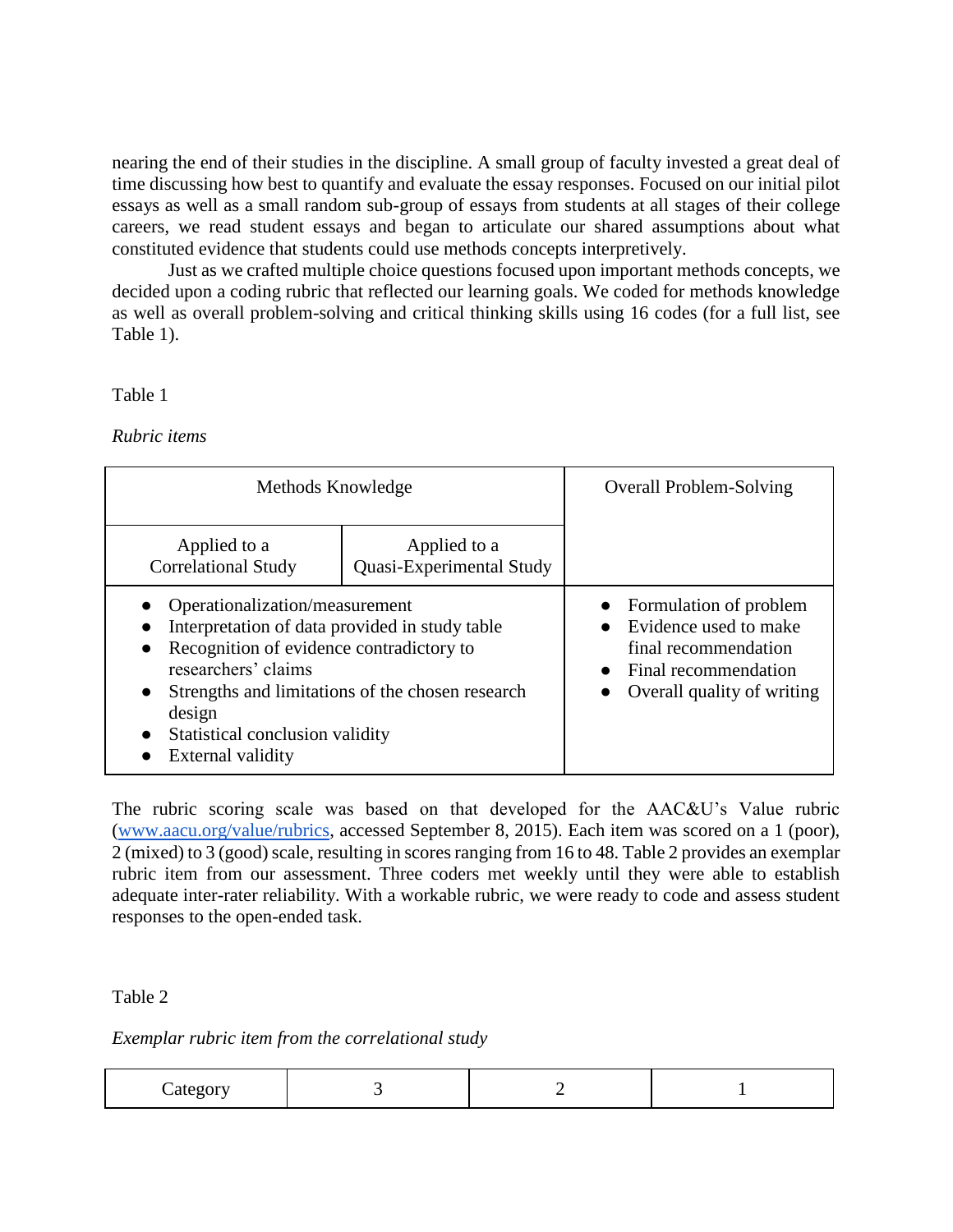|                                                           | Good                                                                                                                                                                                                                                                                                                                                         | Mixed                                                                                                                                                                                                                                                                                                                                   | Poor                                                                                                                                                                                                                                                                                                                                                       |
|-----------------------------------------------------------|----------------------------------------------------------------------------------------------------------------------------------------------------------------------------------------------------------------------------------------------------------------------------------------------------------------------------------------------|-----------------------------------------------------------------------------------------------------------------------------------------------------------------------------------------------------------------------------------------------------------------------------------------------------------------------------------------|------------------------------------------------------------------------------------------------------------------------------------------------------------------------------------------------------------------------------------------------------------------------------------------------------------------------------------------------------------|
| Interpretation of<br>correlational data<br>based on table | Provides accurate<br>explanations of table<br>data and makes<br>correct inferences<br>from that data; must<br>specify directions of<br>correlations; must<br>mention at least 2<br>correlations. E.g.,<br>accurately explains<br>and interprets<br>correlational data,<br>and consistently<br>makes correct<br>inferences from these<br>data | Provides mostly<br>accurate explanations<br>of table data, but<br>occasionally makes<br>inferential errors or<br>neglects to specify<br>direction of<br>correlation; mentions<br>no more than 1<br>correlation. E.g.,<br>accurately explains<br>correlation data, but<br>draws inconsistently<br>correct inferences<br>from these data. | Either does not<br>mention OR attempts<br>to explain table data<br>but does so at least<br>partly incorrectly.<br>$E.g.,$ attempts to<br>explain correlation<br>data, but<br><i>misinterprets the</i><br>nature of that data,<br>perhaps by labeling it<br>as causal, misreading<br>the direction of $r$ , or<br>interpreting non-<br>significant results. |

We wanted to compare our advanced students in the major to students just beginning their study of psychology. We also wanted to look closely at students when they completed the research methods course. We were especially interested in comparing student performance on the applicative versus interpretive assessment format. In general, we anticipated stronger scores for more experienced students, both on the multiple choice replicative assessment and the open-ended interpretive assessment. The multiple choice questions resembled typical replicative assessments, in that only relevant information was presented, and there were limited options from which to choose.

On the other hand, we acknowledged early on that the open-ended assessment set a high bar for student understanding. Performing well on this interpretive assessment would be much more of a challenge. If our major was effectively preparing students to handle this sort of problem, we would find that students taking their first psychology course would perform worse than those who had just completed a research methods course. Seniors, having taken methods and additional courses in the major, ideally would outperform all other groups of students. However, as mentioned earlier, our anecdotal experiences had suggested that this might not be the case, and that graduates of the methods course might not possess the interpretive knowledge necessary for future successful transfer.

## **Insights on Student Learning from the Assessment**

In order to understand the arc of student learning across our major, we gathered essays from the following groups: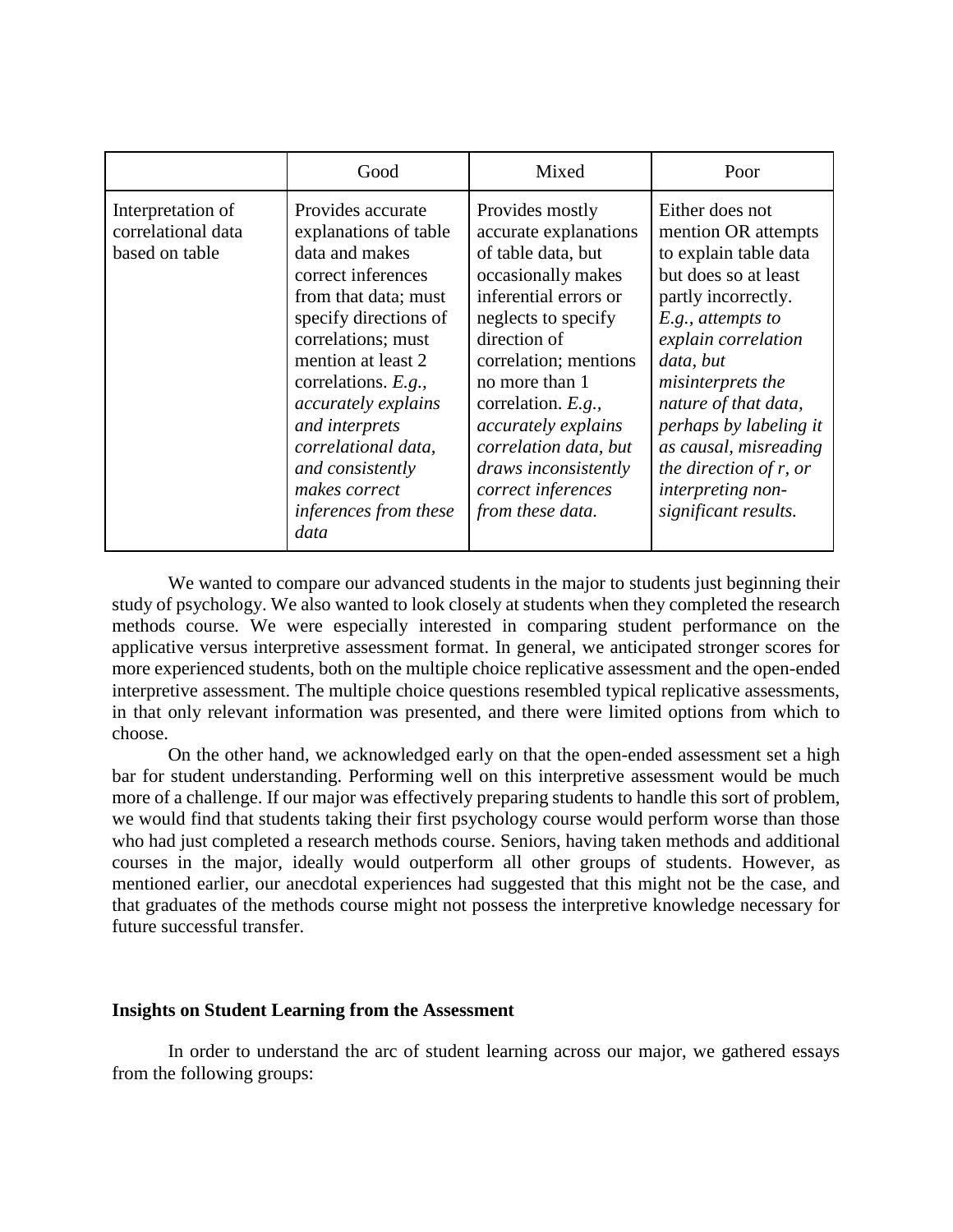- Students in our general introductory psychology course  $(N=8)$ ;
- Students in our introductory research methods course, at its start (for one section with an  $N=15$ ) and end (for this same section plus another for a total  $N=29$ );
- Students in our elective advanced research methods course  $(N=15)$ ;
- Students nominated by at least one faculty member as one of that year's 'best' seniors  $(N=8)$ .

All essays were anonymized and coded by faculty raters, blind to student course status.<sup>1</sup> Through quantitative and qualitative analysis of the essays, we achieved a number of important insights about student learning.

# **The conclusions we drew about student learning depended on how we measured understanding so it was important to assess what we were interested in knowing.**

As hypothesized, our seniors outperformed Introductory Psychology students on the multiple choice test, providing evidence consistent with our classroom experiences indicating that our majors were able to apply their knowledge on traditional measures of applicative learning. We were quite surprised, however, to find that the seniors did not score significantly higher on the open-ended interpretive assessment than students who were just beginning their study of psychology (see Figure 1). Hence, seniors 'looked smarter' than introductory students on an applicative test, but looked equivalent to introductory students on a test of interpretive knowledge. Senior majors demonstrated mastery of the methods material that emerged when using a sequestered problem-solving assessment, allowing students to focus singularly on the narrow frame of the question at hand. In essence, senior majors' research methods learning was evident when they were prompted to access it but this learning did not necessarily express itself when they were presented with a messy, less structured, and more real-world-like problem.

<sup>&</sup>lt;sup>1</sup> Interrater reliability analyses across pairs of three different faculty coders examining a subset of 10 essays indicated excellent reliability, ranging from .92 to .99.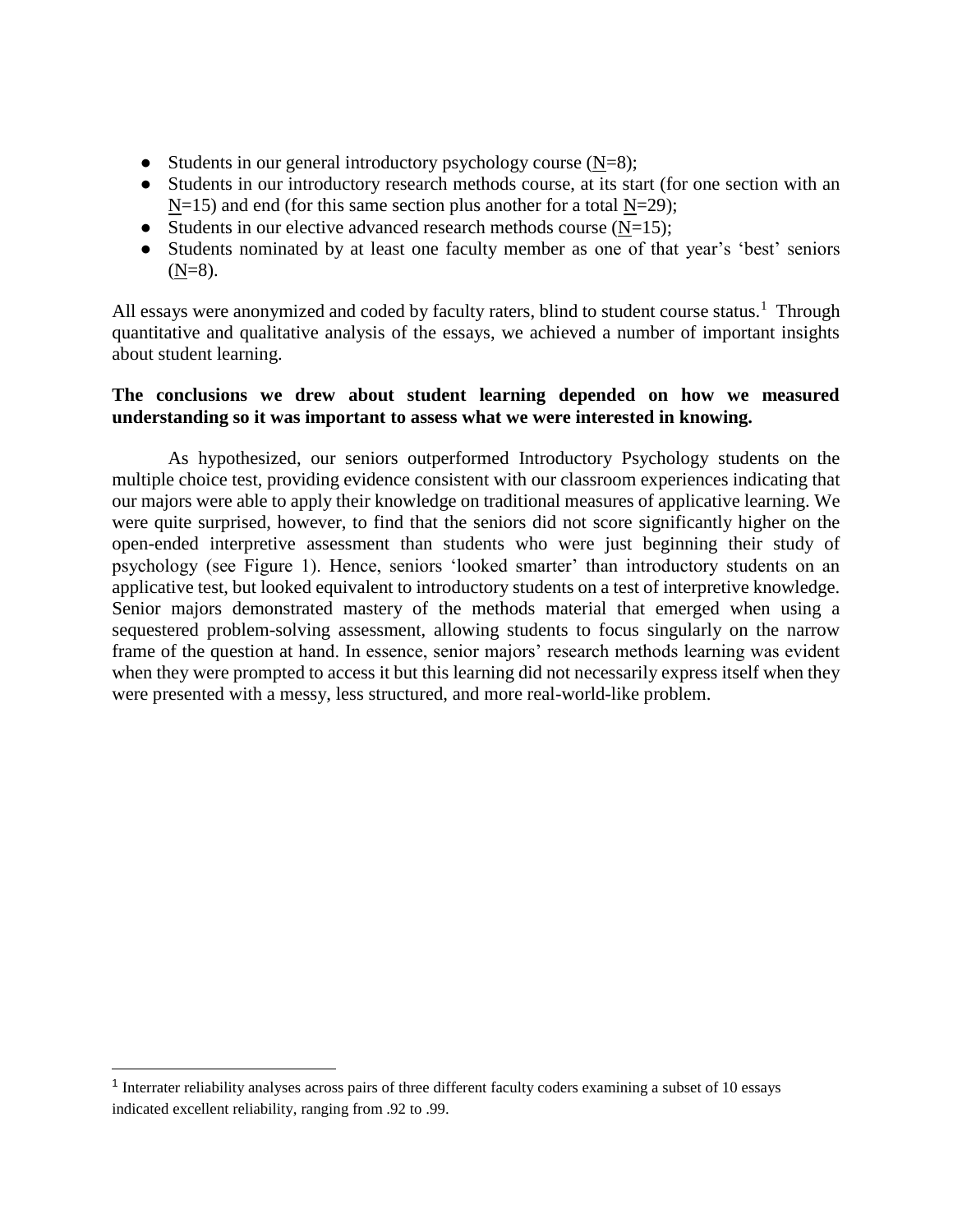

<sup>a,b</sup>Significatly different from each other based on two-sided t-test ( $p \le 0.05$ ).

*Figure 1.* Mean scores and 95% confidence intervals for students in Introductory Psychology and senior Psychology majors on the 'traditional' multiple choice applicative learning assessment versus the open-ended essay interpretive learning assessment.

This was not the expected outcome. Although the traditional assessment of student learning indicated that our curriculum imparted applicative and replicative knowledge, student performance on the school start time problem indicated that our senior students were not able to organize, interpret, and think critically about the world in the way that we hoped and anticipated they would. Were we to base our judgments solely on student performance on the traditional assessment, we might be reassured about how much students had learned as they neared completion of their psychology major. As Schwartz et al. (2005) made clear, this kind of narrowly focused and sequestered assessment would have ignored important learning outcomes and misled us about the effectiveness of our instruction.

The faculty involved in the project began to discuss what sort of pedagogical approaches would best prepare our students for complicated, open-ended tasks and decided to dive more deeply into understanding student learning. We examined student responses on our interpretive essay task across the curriculum and engaged in a closer reading of the student essays themselves in order to observe patterns of learning. This led faculty to other important insights.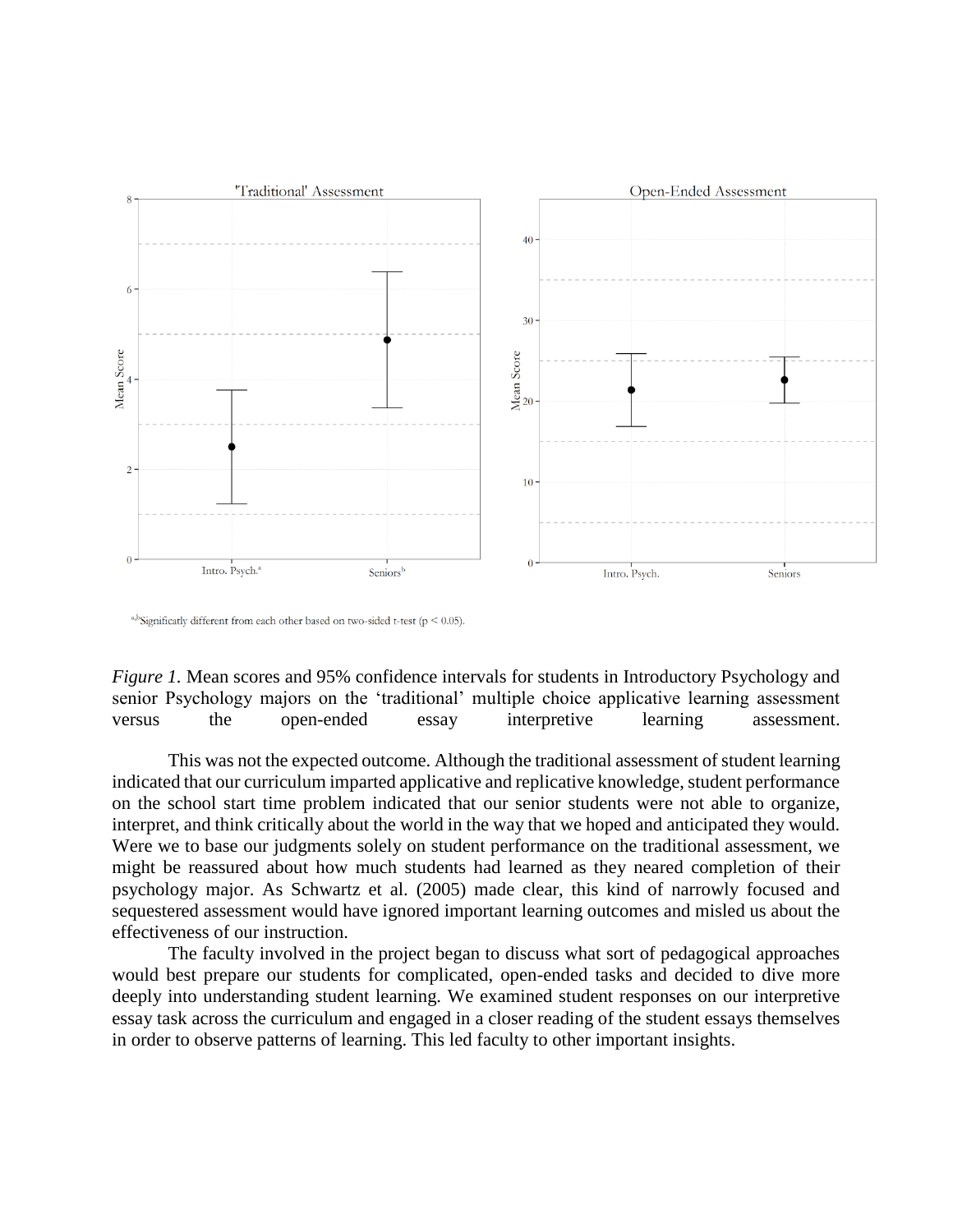# **Students showed evidence of interpretive research methods knowledge in near, but not far, transfer contexts at various points in the arc of the major.**

We anticipated that our students would score higher on the essay assessment as they moved along our major, after encountering ideas in different, presumably more complex contexts that would increase the depth of their knowledge over time. In our cross-sectional analysis, the performance of our students did not bear this out (see Figure 2). We wondered how, in comparison, our students would perform immediately after taking one of the methods courses. The assessment was given to students at the start and end of our introductory research methods course and also to a group of junior and senior students who elected to take an advanced research methods course in which they conducted their own original group research projects.



<sup>a,b</sup>Significatly different from each other based on two-sided t-test ( $p < 0.05$ ).



Students at the start of our introductory research methods course scored no better on the open-ended assessment than students at the end of their first psychology course. This was not surprising given that these courses are often taken close to one another in a student's course of study. At the end of the introductory research methods class, on the other hand, students evidenced significantly higher essay scores than when they began the course. Our advanced research methods students who took the assessment at the course's conclusion also outperformed our 'best' seniors, introductory students, and students just beginning the methods course. They did not have significantly higher scores than students at the conclusion of the introductory methods course.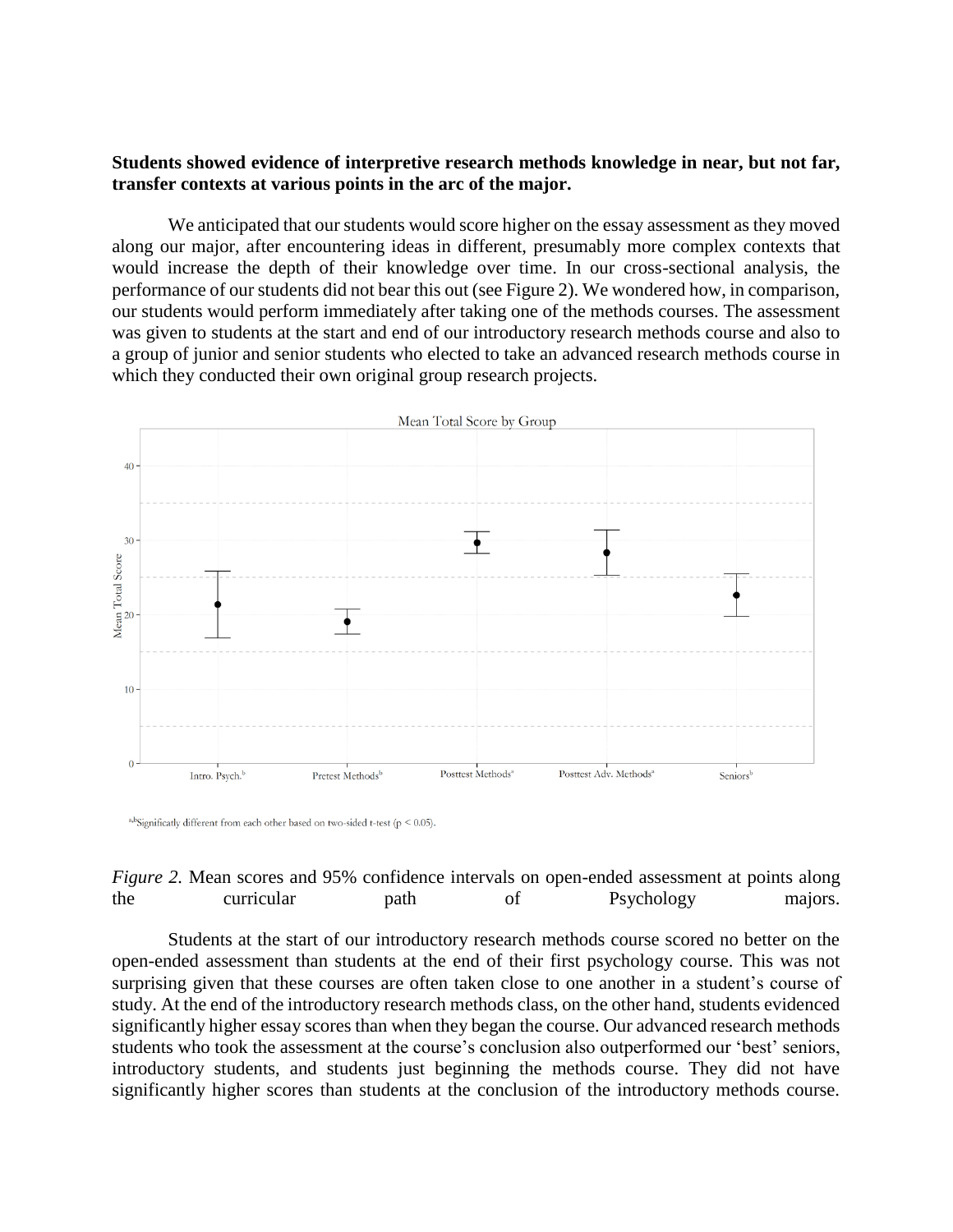These results suggest that when fresh in their minds, students are able to use methods concepts interpretively. Whether students' knowledge changes as a result of the advanced methods course is not something that the test or rubric scoring could discriminate.

# **We gained useful insights into student understanding by examining discourse closely, an exercise made possible by our narrative assessment approach.**

The rubric for scoring the assessment awards points when specific methods concepts are invoked. Faculty wondered whether this obscured some bigger picture or overall understanding. To get beyond total essay rubric scores, we engaged in a closer reading of the essays themselves, gaining insight into several interesting features of student thinking. First, there was sometimes a lack of transfer of knowledge within student essays. For example, there were times when students seemed to understand the material (e.g., correctly interpreting results in a table, something the rubric valued) but their ability to interpret data did not transfer to inform their final recommendation. Or, students would note that the correlational study did not allow causal interpretations but relied on those same findings to make causal arguments. In some instances, students correctly noted the packet's contradictory evidence in an early part of their responses but ignored their own (accurate) interpretations in reaching a final recommendation. These students reverted to cherry-picking evidence that led them to an emphatic one-sided conclusion, without any attempt to explain these contradictory findings.

Over the course of reading dozens of essays, faculty agreed that the place where students' methods knowledge and critical thinking converged was the part of the rubric assessing the quality of their final recommendation. The best student answer was that the school start time should not be changed because the design of the studies in the packet precluded causal claims and their data in support of school start delay were not compelling (e.g., GPA was unrelated to increased sleep/school start delay). The strongest student essays recognized the contradictory and null evidence about the benefits for delayed start:

It is true, looking at both studies, that delayed start times result in students sleeping more and being less sleepy. However, there is no evidence that this increase in sleep has any impact on academic performance, when measured in GPA. Additionally, [one study] suggests that later start times might result in increased tardiness. Therefore, there is no evidence that delayed start times are beneficial beyond allowing students to get more sleep. Based on this research, Northampton should not delay the start time of it's [sic] high school.

In contrast, weak student essays either relied on the opinion pieces and/or overstated the impact of delayed school start benefits based on the data. Faculty agreed that unquestioningly accepting the researchers' conclusions and using them as a framework for interpreting the data as consistently in favor of delayed start raised doubts about whether a student possessed a deep understanding of research methods. Although almost all students purported to base recommendations on the scientific data (rather than the opinion-based pieces), they often based their recommendations on the researchers' overly neat and inaccurate descriptions of the data in the article summaries. Many errors were based on students' inappropriate description of the findings:

The proof found in both scientific research articles shows positive outcomes to creating a later start time. I feel that the most significant outcome to these studies was the rise in GPA.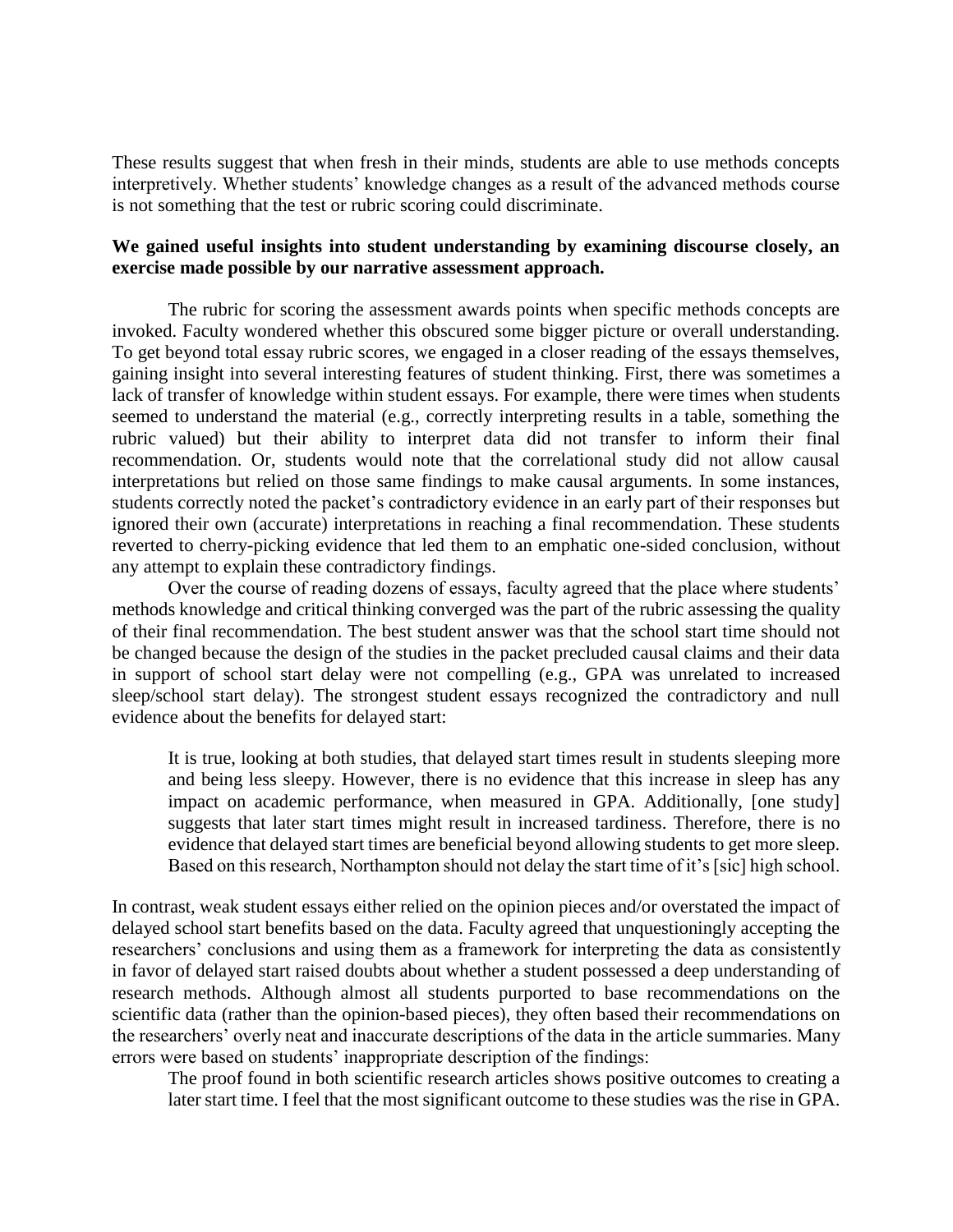When looking into this situation, one should keep in mind that improving our student's [sic] academic performance is our prime focus; if research shows this improvement to be true, there is no need in fighting the evidence.

Occasionally, some weak student essays resorted to hyperbole and emotional reasoning (Lilienfeld et al., 2012) in order to justify a final recommendation, but these were rarer:

Not taking the money and one-time transition for the students is simply cruel to them and the future children they may educate. Not to mention, it is lazy. This one change could positively impact an entire community for decades.

Our more fine-grained look at final recommendations shows students completing the introductory and advanced methods courses performing best (see Figure 3). These students were more likely to make a recommendation to Dr. Post that she should testify against delaying school start (with either a clear vote against changing or a recommendation that there was need for further study before investing in the time and money required logistically by such a change because of the conflicting evidence). Final recommendation was an area where our seniors performed most poorly, with every student stating that school start should be delayed. This is something that we need to better understand.





<sup>a,b</sup>Significatly different from each other based on two-sided z-test ( $p < 0.05$ ).

*Figure 3.* Proportion of students at points along the curricular path of Psychology majors making different final recommendations.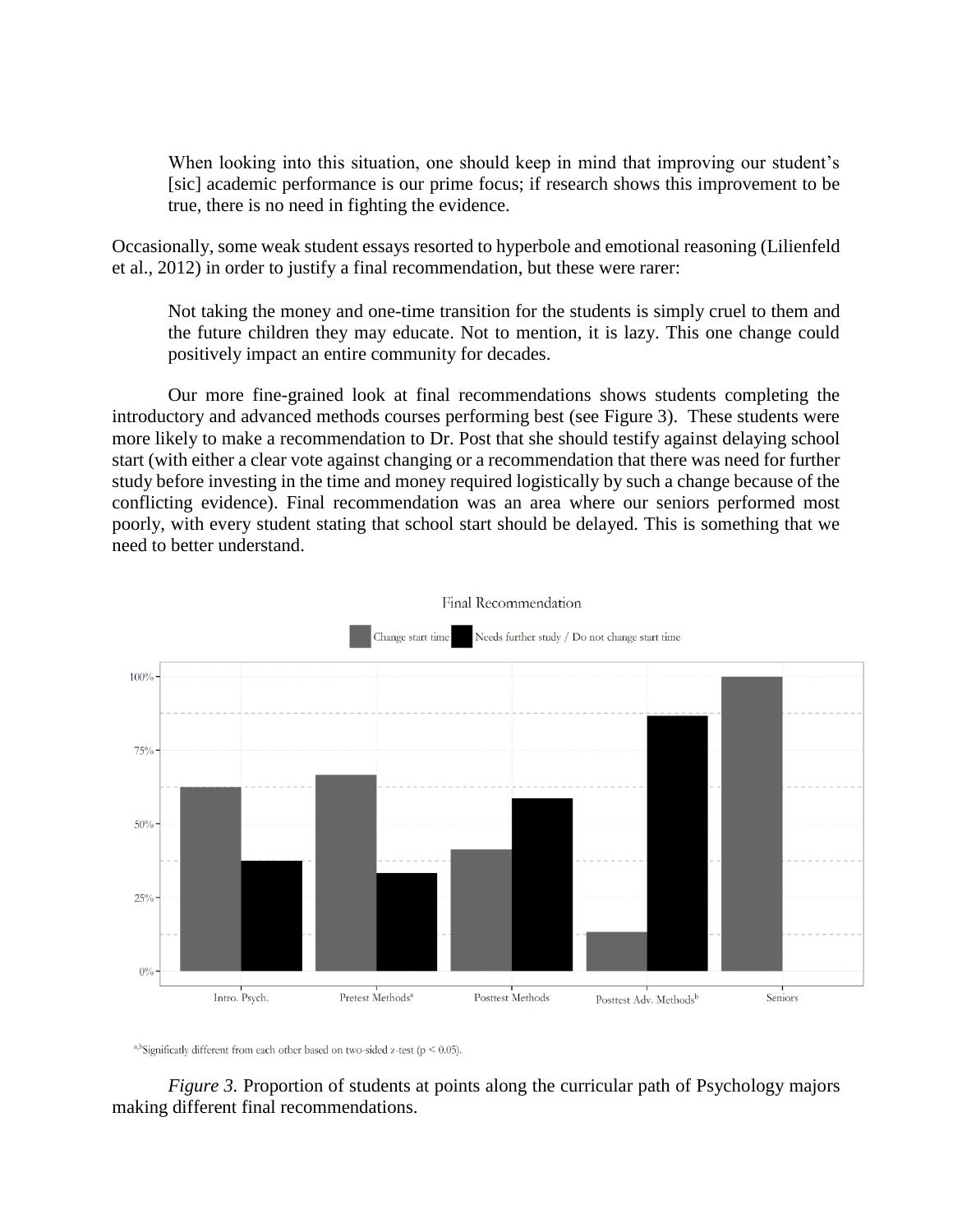## **Translating Insight to Action**

According to Walvoord (2010; p. 4), 'the end of assessment is action,' and indeed, the design research our faculty undertook provided insights about student learning and inspired change within our department. We outline these benefits below.

# **Thinking like a psychologist' is a challenging intellectual framework to develop, requiring intensive and explicit attention from faculty through pedagogy and curriculum.**

Faculty involved in the project discussed the department's learning expectations and environments and worked to understand the pattern of assessment results observed. Our majors showed higher levels of interpretive knowledge when assessed in proximity to a methods course (whether at the introductory or advanced levels). Indeed, faculty members who teach methods in the department all anecdotally reported that students make significant gains in their scientific thinking over the course of the term. But our seniors, those nominated as some of the 'best' by at least one faculty member in our department, failed to outperform beginning students on our interpretive assessment measures. These data forced us to question whether our curriculum fully prepared students to become critical consumers of knowledge in a world in which the rise of the internet created a proliferation of 'evidence' that requires, now more than ever, citizens who are transliterate (Liu, 2004). Many of our courses had relied on assessments that were carefully scaffolded with clear direction and void of any distracting information, rather than requiring that students sort and organize information validly based on their understanding of epistemology and methods in order to come to well-reasoned and empirically-based decisions. We questioned whether our assessments and curriculum fully prepared our students to participate in the sustained knowledge advancement seen as essential for social progress of all kinds and for the solution of societal problems (Scardamalia & Bereiter, 2006). In our interpretive assessments, faculty found that student thinking sometimes tilted away from awarding appropriate weight to empirical evidence and inappropriately relied on what passed as accepted knowledge or the wisdom of common sense (Stanovich, 2010).

We spent a great deal of time considering the trajectory of student learning and how the kinds of thinking that students bring into their course of study are powerful, but not always valid, organizers of their understanding of how the world works. According to Lilienfeld and colleagues (2012), 'scientific thinking...is unnatural: it must be learned, practiced, and maintained as a habit of mind' (p. 13). This kind of thinking is difficult to master because of the power of human cognitive biases and heuristics (Lilienfeld et al., 2012) in creating shortcuts for predicting and understanding the world. These biases 'transfer in' to classrooms with powerful impacts on how knowledge develops, persisting even for undergraduate students who are emerging experts within a discipline (cf. Coley & Tanner, 2015). We realized that students do not develop deep understanding all at once and we needed to pay more explicit attention to students' intuitive ways of thinking as we teach them about scientific thinking.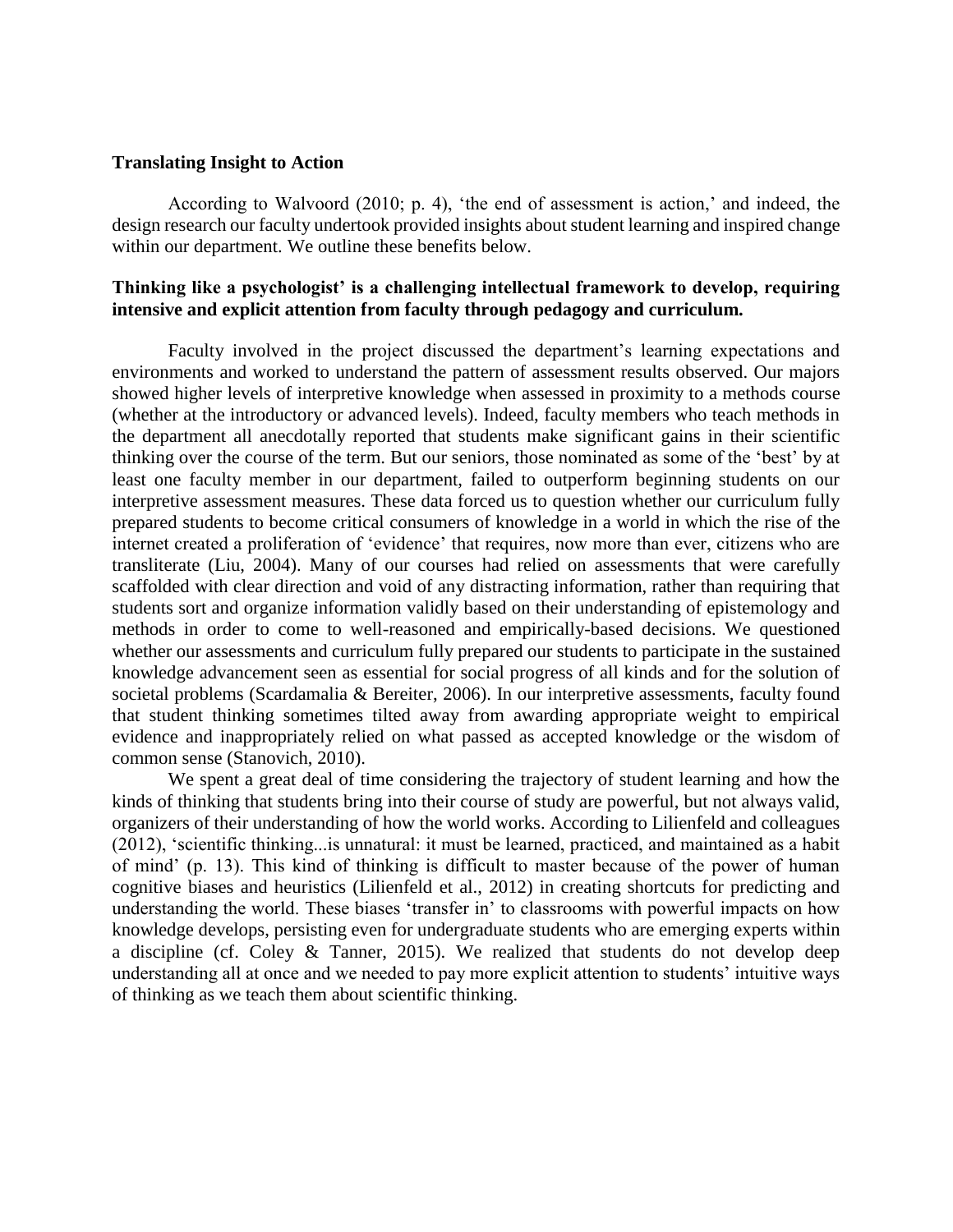# **Assessment helped us to improve and evolve our collective ideas about student learning and our pedagogies. These ideas had resonance beyond the faculty involved in the project.**

The group of faculty working most closely on the assessment project were members of the department who taught sections of our introductory research methods course. During the time this group began to analyze data, the psychology department undertook a year-long review of the curriculum and student learning. In those department-wide conversations, faculty discussed a concern that emerged from advising students within the major: some of them did not share the defining view held by faculty that psychology is a science (e.g., when students told advisers that they wanted to get methods/statistics 'out of the way'). Through our review discussions, departmental faculty as a whole came to the conclusion that these student views were not successfully challenged by the structure of our major. Our students were able to move through our requirements without consistently being asked to think in ways that paid explicit and critical attention to the strength of knowledge claims.

Through these conversations, faculty in the department realized that we had few, if any, prerequisites for our intermediate courses. Partly this was an attempt to make our classes widely accessible, based on our shared belief that liberal arts students would benefit from exposure to the discipline of psychology. The department undertook an internal review of syllabi that revealed that our intermediate classes, particularly those with higher enrollments, had fewer rigorous learning opportunities focused explicitly on honing scientific thinking, including fewer pages of total writing and fewer empirical primary source reading assignments (in favor of more textbook reading assignments).

As a direct consequence of these discussions, we introduced a set of limited enrollment intermediate colloquia that scaffolded disciplinary skills focused on psychology as a science (through close reading of primary source journal articles; careful review of study tables and graphs; more class time devoted to discussion of studies). We envisioned these colloquia as opportunities for intensive student discourse devoted to the development of scientific and critical thinking skills, through collaborative projects, substantive writing projects, and discussion-heavy class meetings.

At the time faculty conversations began, each of the sections of the research methods course were taught differently, without a common text or instructional approach. The conversations seeded by the assessment project and related curricular review helped to create a variety of commonalities across sections. A good example is that almost all of us adopted the same text (Morling, 2015) because of its central organization around 'Three Claims, Four Validities,' a framework that provides a clearer schema around which students could hang and retain their methods knowledge and ability to interrogate knowledge claims. Many of us now also share the on-line quiz resource from this text to 'flip' our classrooms, making space for more engagement with our students during class time on tasks that require interpretive knowledge.<sup>2</sup> We are also paying fuller attention to teaching students about the tendency and pitfalls of biases and heuristics.

In general, our conversations and assessment data convinced us as a faculty to devote more of our teaching to messy interpretive kinds of active learning. These changes are consistent with findings in the learning sciences that students learn best when they are given opportunities to

 $\overline{a}$ 

<sup>&</sup>lt;sup>2</sup> Quizzes are untimed and open book, focusing on applicative knowledge questions. Students can take a chapter quiz as often as is necessary to reach mastery defined as a score  $\geq 80\%$ , (with a rotating bank of questions).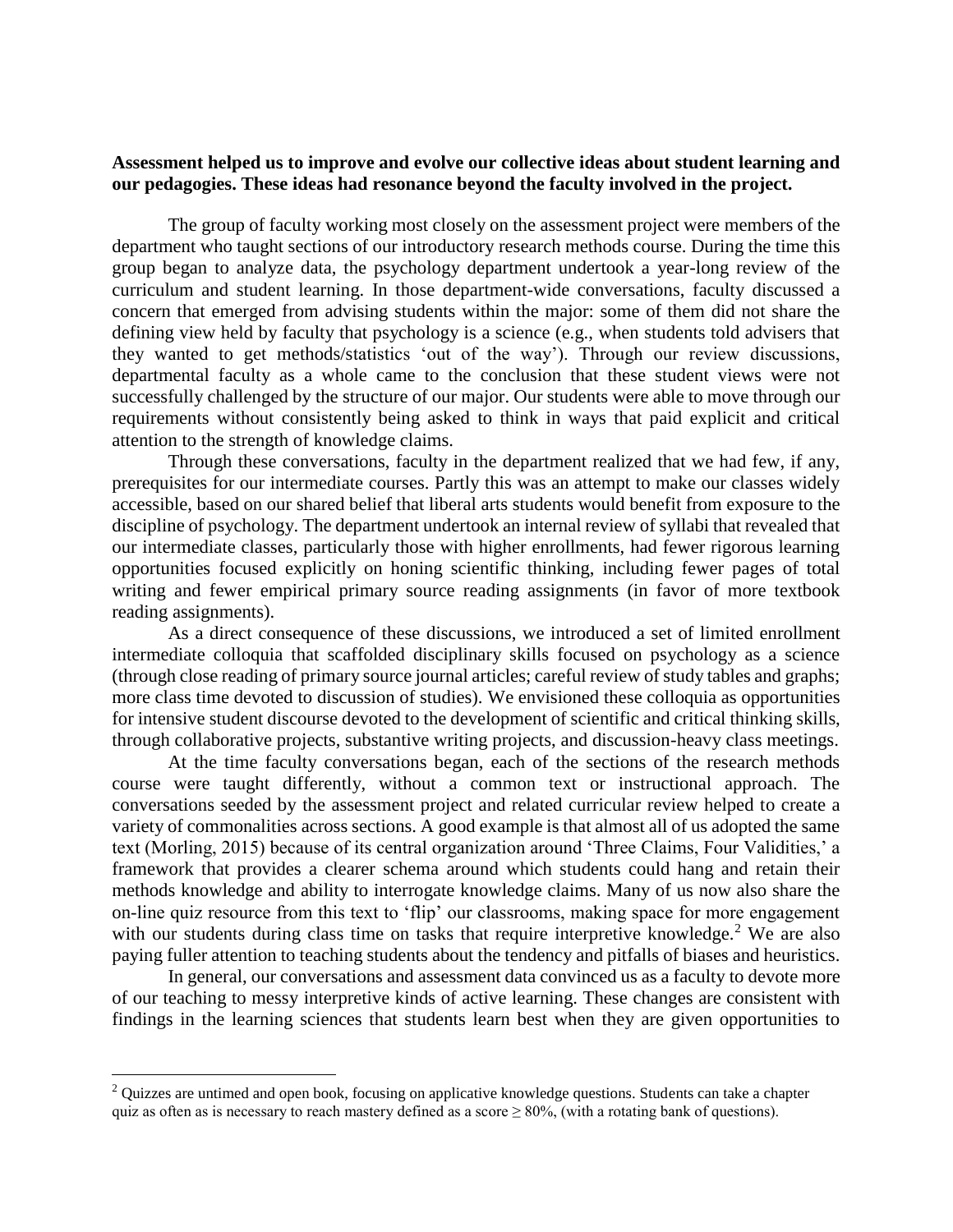engage in problems that call for deepening their understanding by articulating their ideas via collaborative and sustained discourse (Barnes & Todd, 1995; Sawyer, 2014).

#### **Conclusion**

Developing the assessment and its rubric and examining these data collectively led to productive, ongoing conversations among our faculty about learning in the discipline of psychology. The essay task gave us the opportunity to look at our students' capabilities and thinking in ways not allowed by more traditional assessments. It has left a number of questions for us. At this point, our new curriculum has been in place for over 2 years and we need to review student outcomes more systematically to understand where our teaching and student learning stand within our department. We are also piloting work to expand the rubric in order to get at additional interpretive knowledge features and to explore what other kinds of messy problems might require different and important ideas to solve.

Like Lawson (1999), we do not intend to present our assessment as a standardized measure for the field. Rather, as we see it, the power of this assessment is its connection to authentic local faculty questions about complex, interpretive student learning. As Walvoord (2010) notes, assessing certain 'ineffable qualities' (p. 6) expected from learning can be daunting. Nonetheless, this attempt to understand our students helped hone faculty thinking about teaching and learning both within and outside of our department (cf. Rowen et al., 2015). This, in turn, fostered faculty ownership over the curriculum and led to meaningful change, outcomes in stark contrast to some notions of assessment as superfluous exercises required by external accreditors.

#### **Acknowledgements**

This work was supported by the Davis Educational Foundation as well as the Smith College Sherrerd Center for Teaching and Learning.

We would like to thank Annaliese Beery, Phil Peake, Bill Peterson, Beth Powell, and Cate Rowen for their working group participation in assessment and/or rubric development. Thanks to Kathryn Aloisio, Emily Pagano, Dana Sherwood, Kevin Shea, and Christine Pelletier for their logistical support. Special thanks as well to Bill Peterson for his contributions to essay coding.

Portions of this paper were presented at the January 2015 Association of American Colleges and University meeting in Washington, DC.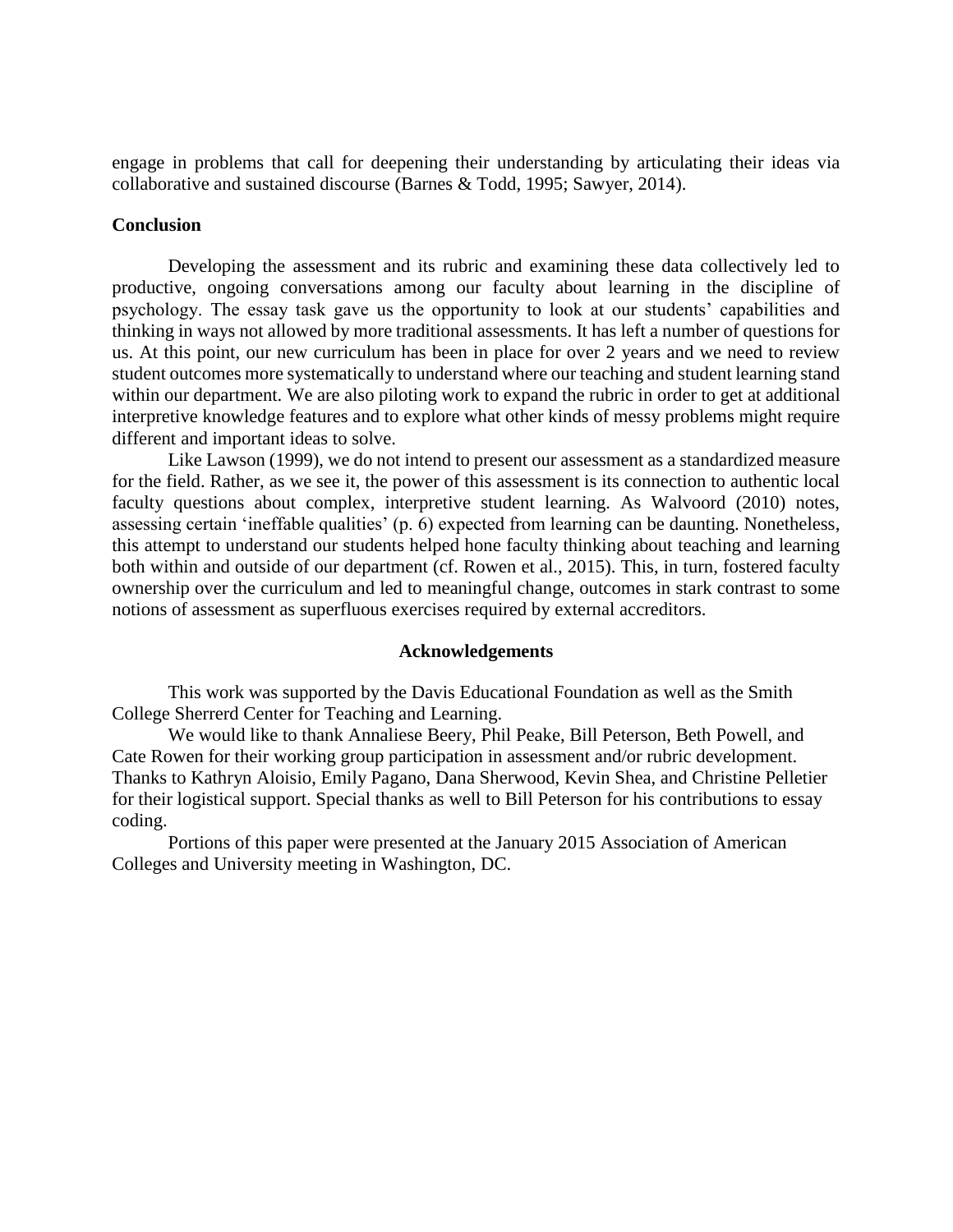#### **References**

American Psychological Association. (2013). *APA guidelines for the undergraduate Psychology major: Version 2.0.* Retrieved from http://www.apa.org/ed/precollege/undergrad/index.aspx

Barnes, D., & Todd, F. (1995). *Communication and Learning Revisited: Making Meaning Through Talk.* Portsmouth, NH: Boynton/Cook Publishers.

Bassok, M., & Holyoak, K. J. (1989). Interdomain transfer between isomorphic topics in algebra and physics. *Journal of Experimental Psychology, 15*(5), 153-166. doi: 10.1037/0278-7393.15.1.153

Bransford, J. D., Brown, A. L., & Cocking, R.R. (eds. 2000). *How People Learn: Brain, Mind, Experience, and School*. Washington, D.C.: National Academy Press.

Bransford, J. D., & Schwartz D. L. (1999). Rethinking transfer: A simple proposal with multiple implications. *Review of Research in Education*, *24*, 61-100.

Bransford, J. D., & Stein,B. S. (1993). *The Ideal Problem Solver.* New York: Freeman.

Broudy, H.S. (1977). Types of knowledge and purposes of education, *Schooling and the Acquisition of Knowledge*. Hillsdale, NJ: Lawrence Erlbaum Assoc.

Chi, M. T. H., Feltovich, P. J., and Glaser, R. (1981). Categorization and representation of physics problems by experts and novices. *Cognitive Science, 5*(2), 121-152. doi:10.1207/s15516709cog0502\_2

Coley, J. D., and Tanner, K. (2015). Relations between intuitive biological thinking and biological misconceptions in biology majors and nonmajors. *CBE--Life Sciences Education, 14*(1), 1-19. doi:10.1187/cbe.14-06-0094

Collins, A., Joseph, D., & Bielaczyc, K. (2004). Design research: Theoretical and methodological issues. *Journal of the Learning Sciences, 3*(1), 15-42. doi:10.1207/s15327809jls1301\_2

De Groot, A. D. (1965). *Thought and Choice in Chess*. The Hague: Mouton.

Dolinsky, B. & Kelley, J. M. (2010). For better or for worse: Using an objective program assessment measure to enhance an undergraduate psychology program. *Teaching of Psychology, 37*(4), 252-256. doi:10.1080/00986283.2010.510978

Dunn, D. S., McCarthy, M. A., Baker, S., Halonen, J. S., & Hill, G. W. (2007). Quality benchmarks in undergraduate psychology programs. *American Psychologist, 62*(7), 650-670. doi:10.1037/0003-066X.62.7.650

Educational Testing Service. (2015). 2015 Major field test comparative data guide: Major field test for psychology. *Educational Testing Service.* Accessed September 8, 2015, from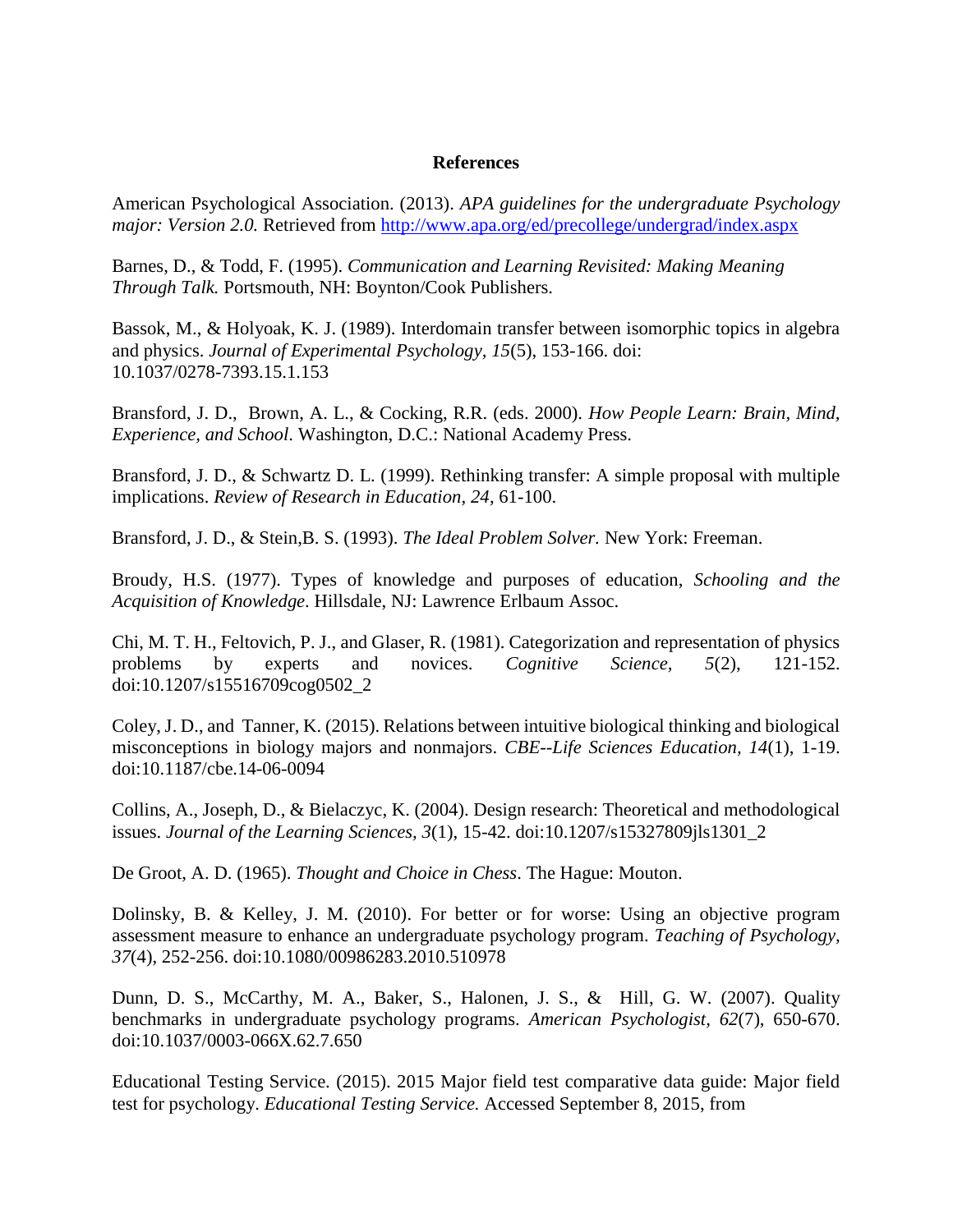http:/[/www.ets.org/s/mft/pdf/acdg\\_psychology.pdf](http://www.ets.org/s/mft/pdf/acdg_psychology.pdf)

Gibson, J. J. & Gibson, E. J. (1995). Perceptual learning: Differentiation or enrichment? *Psychological Review*, *62*(1), 32-51.

Greeno, J. G., Smith, D. R., & Moore, J. L. (1993). Transfer of situated learning. *Transfer on Trial: Intelligence, Cognition, and Instruction*, 99-167. Norwood, NJ: Ablex.

Gross, L. (2009). A broken trust: Lessons from the vaccine-autism wars. *PLOS Biology, 7*(5), 1-7. doi:10.1371/journal.pbio.1000114

Lawson, T.J. (1999). Assessing psychological critical thinking as a learning outcome for psychology majors. *Teaching of Psychology, 26*(3), 207-209. doi:10.1207/S15328023TOP260311

Lilienfeld, S.O., Ammirati, R., & David, M. (2012). Commissioned Article: Distinguishing science from pseudoscience in school psychology: Science and scientific thinking as safeguards against human error. *Journal of School Psychology,* 507-36. doi:10.1016/j.jsp.2011.09.006

Liu, A. (2004). *The Laws of Cool: Knowledge Work and the Culture of Information*. Chicago: University of Chicago Press.

Marton, F. & Booth, S. (1997). *Learning and Awareness*. Mahwah, NJ: Erlbaum.

Morling, B. (2015). *Research Methods in Psychology: Evaluating a World of Information.* New York: W.W. Norton.

Owens, J. A., Belon, K. & Moss, P. (2010). Impact of delaying school start time on adolescent sleep, mood, and behavior. *Archives of Pediatric and Adolescent Medicine, 164*(7): 608-614. doi:10.1001/archpediatrics.2010.96

Rowen, C., DiBartolo, P. M., & Jamieson, E. R. (2015). "The pHunger Games and Think Like a Scientist: How One College Used Direct Assessment of Student Learning to Strengthen Faculty Governance of the Curriculum*.*"Roundtable discussion at the meeting of the Association of American Colleges and University meeting, Washington, DC, January 21-24.

Sawyer, R.K. (2014). Introduction: The new science of learning. *Cambridge Handbook of the Learning Sciences*, 1-16. New York: Cambridge University Press.

Scardamalia, M. & Bereiter, C. (2006). Knowledge building: theory, pedagogy, and technology. *Cambridge Handbook of the Learning Sciences*, 97–115. New York: Cambridge University Press.

Schuyler, D. (2003). *Cognitive Therapy*. W. W. Norton & Company.

Schwartz, D.L., Bransford, J. D. & Sears, D. (2005). Efficiency and innovation in transfer. *Transfer of Learning: Research and Perspectives*, 1-51. Charlotte, NC: Information Age Publishing.